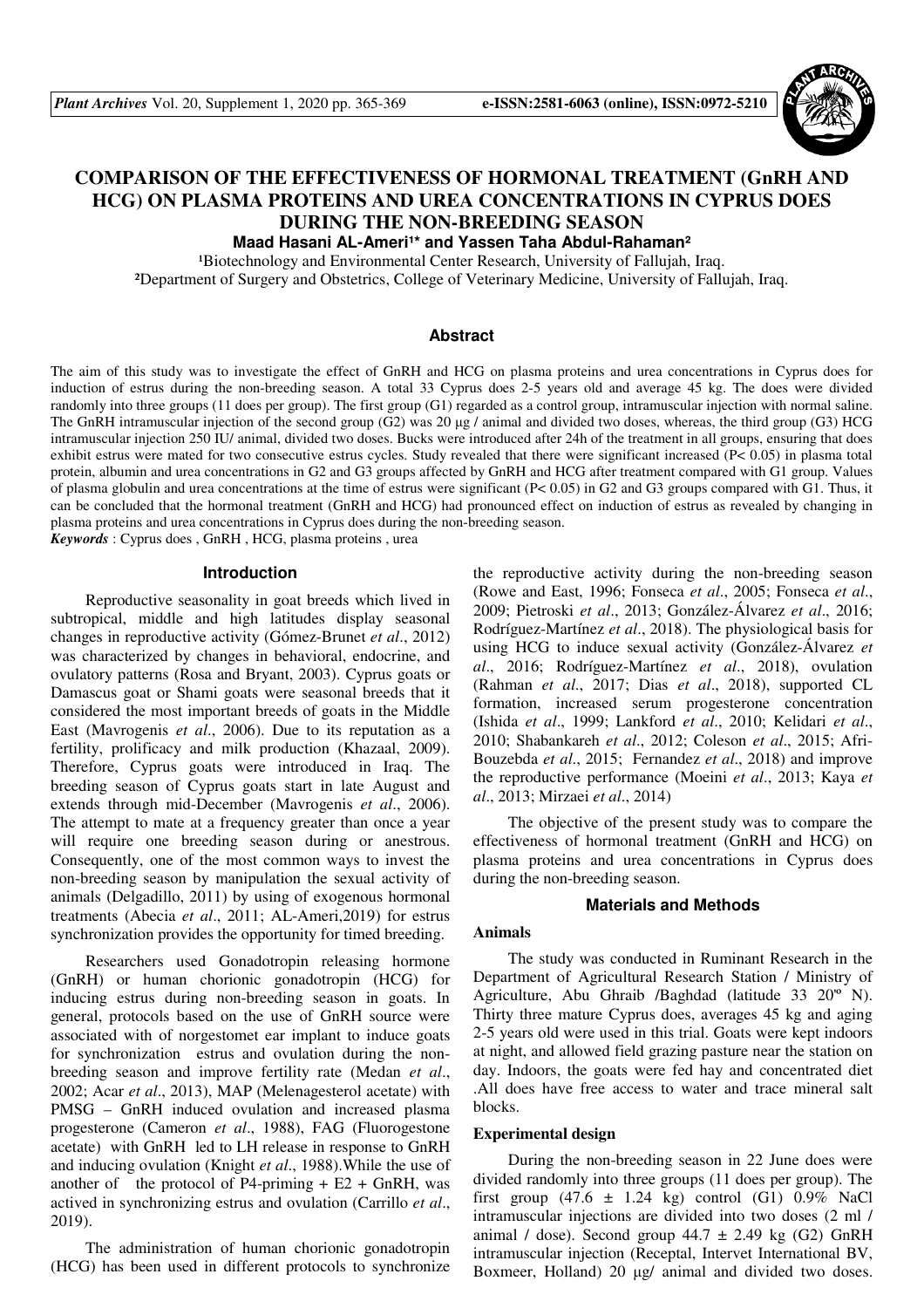Third group  $43.04 \pm 3.00$  kg (G3) HCG intramuscular injection (Chorulon, Intervet International BV, Boxmeer, Holland) 250 IU/ animal, divided two doses. All goats received all the treatments and carried out two doses at 2-h intervals.

Six fertile bucks introduced to the does of all groups, two bucks for each group for estrus detection and mating for two consecutive estrus cycles; started 24 hours after treatments and left to ten days. Estrus checked continuously by observation.

## **Blood sampling and assay:**

Blood samples collected 24 hrs (pretreatment), 60 min after the second dose injected and on day when does showed estrus. The blood samples collected from the jugular vein using vacutainer tubes, container inhibitor coagulant (EDTA). The blood sample immediately (5ml) collected via vacutainer tubes, and plasma was harvested following centrifugation of the samples (3000 RPM for 20 minutes) and stored under -20°C until assay.

The plasma biochemical measured were total protein (mg/dl) by biuret, albumin (mg/dl) by method BCG, urea (mg/dl) by Berthelot enzymatic method. Globulin (mg/dl) was calculated from the values obtained for total protein and albumin concentrations and then, A/G ratio was estimated by dividing albumin on globulin.

# **Statistical analyses**

Statistical analysis was performed with the SPSS Statistics 24.0 (2016). Statistical significance was declared at P<0.05.

# **Results and Discussion**

A new method for the manipulation of reproduction by using hormonal treatments carried out two doses at 2-h intervals in Cyprus does during the non-breeding season for investigation value changed for proteins and urea concentrations during post-treatments (GnRH and HCG) and led to induce estrus in Cyprus does.

In the present study, there was significant difference (P< 0.05) in plasma total protein in G2 and G3 groups compared with G1 group (Table 2). On the other hands, no significant difference in plasma total protein during estrus in all groups (Table 3).

Analysis of plasma protein in blood, which giving indicator as changes of hormonal treatments due to proteins has many functions including transport, metabolic control, contraction, and catalysis of chemical transformations (Devlin, 1997). Therefore, hormonal treatments might elevate total protein concentration during post-treatment. The previous studies that applied GnRH and HCG with various protocols to induce estrus and ovulation in goats during the non-breeding season as a result improve the reproductive performance (Medan *et al*., 2002; Rodríguez-Martínez *et al*., 2018). Therefore, goats responded following hormonal treatments to occur estrus within some hours by endocrine events to release estrogen. Singh and Dutt, (1974); Ishwar and Pandey, (1994) provides evidence that the positive relation between increased total protein and increased levels of estrogen. On the other hand, Wani *et al*., 2018 reported that total protein decreased in ewes at induced estrus when using progesterone vaginal sponge. Imasuen and Otoikhian, (2011) pointed out that administered modroxyl-progestrone

acetate in West African Dwarf does might a delayed effect led to decrease total protein during post-treatment.

Albumin of the same total protein pattern during posttreatment (P< 0.05) in G2 and G3 groups compared with G1 group. However, plasma albumin concentration decreased significant (P<0.05) in G2 group than G1 and G3 groups. Albumin, the major serum protein (Baker, 1998) and it binds steroid hormones (Hammond, 2016) to regulate of their contact to receptors (Baker, 1998). The previous studies showed that no significant effect was observed after treatments on albumin in goats (Imasuen and Otoikhian, 2011) ewes (Hassanein *et al*., 1999; Juma, 2010; Wani *et al*., 2018). On the other hands, Singh and Dutt, (1974) reported that increased albumin during estrus than di-estrus due to the effect of elevated levels of estrogen. Moreover, increased total protein and albumin concentrations during posttreatment in G2 and G3 groups due to increased demand for amino acids and protein for steroidogenesis (Stocco *et al*., 2017). On the other hands, decreased albumin concentration in G2 group during estrus suggested that may be delay effect to require time for steroidogenesis.

The plasma globulin concentration during pre-treatment was found to be 4.34±0.09, 4.31±0.27 and 4.30±0.11 g/dl in G1, G2 and G3groups respectively. The plasma globulin was significant (P<0.05) in G1 group as compared G2 and G3groups (Table 1). However, there was similar observed in G2 and G3groups with G1group. Regarding the effect of treatments data observed that, the plasma globulin was significant (P<0.05) in G2 and G3 groups as compared G1. However, there was similar observed G1 group with G2 and G3 groups (Table 2). The results in table 3 regarding occur estrus indicate that plasma globulin concentration was significant (P<0.05) in G2 and G3 groups compared with G1.

Globulins are a group of proteins made in liver and it can be used to diagnose liver function and disorders of the immune system. In our results increased globulin significantly in G2 and G3 groups during post-treatment and estrus than G1 group. Other studies mentioned that decreased globulin with using various protocols (Hassanein *et al*., 1999; Yaqub *et al*., 2011; Wani *et al*., 2018). However, administered modroxyl –progestrone acetate not impact alters globulin concentration (Imasuen and Otoikhian, 2011). On the other hands, variations in globulin concentration may be due in subtropical regions to breed variation, management practices, sex, over hydration and low fodder protein quality (Ahmad *et al*., 2014). Therefore, Rufai *et al.* (2013) reported that globulin in follicular liquid can be fundamental for ensuring the follicle from outside conditions. To prove these results, plasma globulin concentration in Cyprus does during pre-treatment was significant (P<0.05) in G1 group as compared G2 and G3groups suggested there were variation in globulin concentration that may be agreed with found (Ahmad *et al*., 2014).

In the present study, data in table 2 and 3 cleared that, there were significant differences (P<0.05) in plasma urea concentration in G2 and G3 groups compared to G1 group during post-treatment and estrus showed. Researchers studied different physiologic statuses gives better pictures about urea concentration. Imasuen and Otoikhian, (2011) reported that increment or diminish in the urea during treatment and posttreatment due to any endogenous toxic substance could develop by reducing the use of proteins. However, Yaqub *et*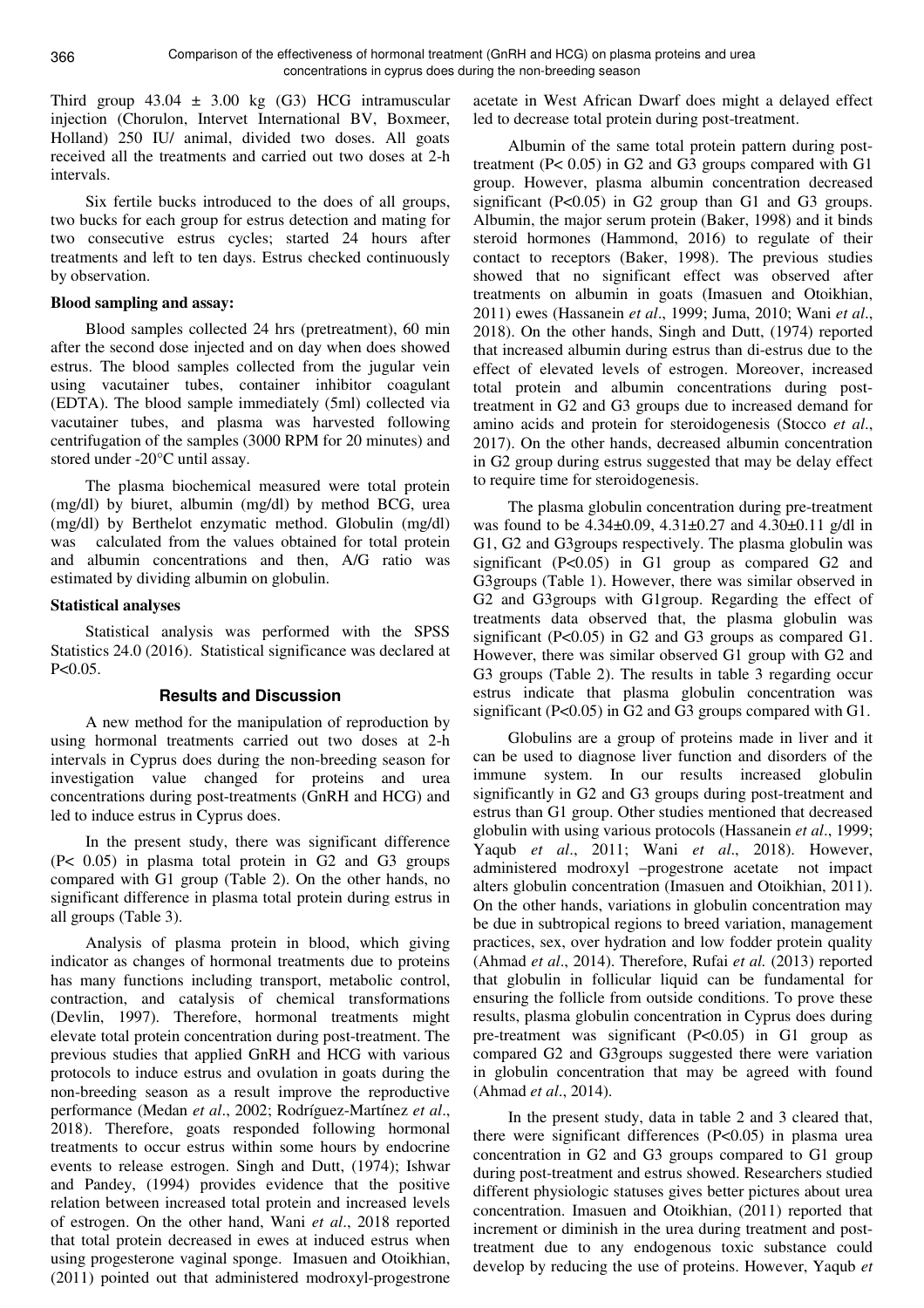*al*. (2011) reported that increased urea during early estrus indicated that efficient digestion of dietary protein compared to luteal phase of the estrus. On contrary, Sitaresmi *et al*. (2017) found that increased urea in the luteal phase due to reduce energy diets as result of decreased protein synthesis microbes. Though, increased urea associated increased rate of protein catabolism (Naqvi *et al*., 2013). On the other hands, Sitaresmi *et al*. (2019) reported that no contrast in urea between short estrus cycles does and normal estrus cycle does. Moreover, urea concentration increased that may lead to effect on fertility in cows (Pathan *et al*., 2011; Rasolomboahanginjatovo *et al*. 2014). However, the repeat breeding buffaloes that decreased urea then pregnant and/or regularly cycling as result decreased protein level (Sabasthin *et al*., 2012). On contrast, (Barson *et al*., 2019) reported that increased concentration of urea in repeat breeding cows then in normally cyclic cows lead to fertility disorder.

# **Conclusion**

It can be concluded that the hormonal treatment (GnRH and HCG) had pronounced effect on induction of estrus as revealed by changing in plasma proteins and urea concentrations in Cyprus does during the non-breeding season.

|  | Table 1 : Plasma proteins and urea concentrations during pre-treatment of three groups (Mean ±SE). |  |
|--|----------------------------------------------------------------------------------------------------|--|
|  |                                                                                                    |  |

| <b>Parameters</b>    | <b>Treatments</b> |                        |                              |  |
|----------------------|-------------------|------------------------|------------------------------|--|
|                      | Control G1        | G <sub>2</sub><br>GnRH | G <sub>3</sub><br><b>HCG</b> |  |
| Total protein (g/dl) | $7.15 \pm 0.12a$  | $7.14 \pm 0.21a$       | $7.12\pm0.12a$               |  |
| Albumin $(g/dl)$     | $2.81 \pm 0.02a$  | $2.82 \pm 0.09a$       | $2.81 \pm 0.03a$             |  |
| Globulin $(g/dl)$    | $4.34\pm0.09a$    | $4.31 \pm 0.27$ ab     | $4.30\pm0.11ab$              |  |
| $A/G$ (g/dl)         | $0.64 \pm 0.01a$  | $0.66 \pm 0.05a$       | $0.64 \pm 0.02a$             |  |
| Urea (mg/dl)         | 29.95±0.04a       | $30.08 \pm 0.00a$      | $29.94 \pm 0.07a$            |  |

Means within the row with different letters are significantly different ( $p < 0.05$ ).

G1= 2ml (0.9% NaCl) (control), G2= (20  $\mu$ g/ animal GnRH) and G3= (250 IU HCG / animal)

**Table 2 :** Plasma proteins and urea concentrations during post-treatment in three groups (Mean ±SE).

| <b>Parameters</b>    | <b>Treatments</b>  |                        |                              |  |
|----------------------|--------------------|------------------------|------------------------------|--|
|                      | Control G1         | G <sub>2</sub><br>GnRH | G <sub>3</sub><br><b>HCG</b> |  |
| Total protein (g/dl) | $7.00\pm0.04b$     | $8.05 \pm 0.30a$       | $8.01 \pm 0.09a$             |  |
| Albumin $(g/dl)$     | $2.76 \pm 0.07$ b  | $3.26 \pm 0.26a$       | $3.20 \pm 0.03a$             |  |
| Globulin $(g/dl)$    | $4.23 \pm 0.06$ ab | $4.79 \pm 0.51a$       | $4.80 \pm 0.12a$             |  |
| $A/G$ (g/dl)         | $0.65 \pm 0.02a$   | $0.72 \pm 0.14a$       | $0.66 \pm 0.02a$             |  |
| Urea (mg/dl)         | $29.95 \pm 0.03 b$ | $32.62 \pm 0.14a$      | $32.62 \pm 0.12a$            |  |
|                      |                    |                        |                              |  |

Means within the row with different letters are significantly different ( $p < 0.05$ ).

 $G1 = 2ml (0.9% NaCl) (control), G2 = (20 µg/ animal GnRH) and G3 = (250 IU HCG / animal)$ 

|  |  | Table 3 : Plasma proteins and urea concentrations during estrus in three groups (Mean ±SE). |
|--|--|---------------------------------------------------------------------------------------------|
|  |  |                                                                                             |

| <b>Parameters</b>    | <b>Treatments</b>  |                   |                  |  |
|----------------------|--------------------|-------------------|------------------|--|
|                      | <b>Control G1</b>  | GnRH G2           | HCG G3           |  |
| Total protein (g/dl) | $7.05 \pm 0.04a$   | $7.12 \pm 0.01a$  | $7.14 \pm 0.02a$ |  |
| Albumin $(g/dl)$     | $3.00\pm0.04ab$    | $2.78 \pm 0.06$   | $2.99\pm0.04ab$  |  |
| Globulin $(g/dl)$    | $4.04\pm0.03b$     | $4.33 \pm 0.05a$  | $4.14 \pm 0.04a$ |  |
| $A/G$ (g/dl)         | $0.74 \pm 0.01a$   | $0.64 \pm 0.02a$  | $0.71 \pm 0.01a$ |  |
| Urea $(mg/dl)$       | $29.18 \pm 0.04 b$ | $29.57 \pm 0.09a$ | 29.55±0.07a      |  |

Means within the row with different letters are significantly different ( $p < 0.05$ ).

G1= 2ml (0.9% NaCl) (control), G2=  $(20 \mu g / \text{animal GnRH})$  and G3=  $(250 \text{ IU HCG } / \text{animal})$ 

#### **References**

- AL-Ameri, M.H. (2019). Comparison of hormonal treatment kisspeptin with GnRH and HCG on the some reproductive performance of Cyprus, does during nonbreeding season. Adv. Anim. Vet. Sci., 7(7): 537-542.
- Abecia, J.A.; Forcada, F. and González-Bulnes, A. (2011). Pharmaceutical control of reproduction in sheep and goats. Vet. Clin. Food. Anim, 27: 67–79.
- Acar, D.B.; Birdane, M.K.; Özenc, E.; Yeni, D. and Dogan, I. (2013). Effectiveness of different progesterone analogues and GnRH on reproductive parameters in nulliparous Saanen goats at the end of the transition period. Kafkas. Univ. Vet. Fak. Derg, 19 (Suppl-A): A181-A186.
- Afri-Bouzebda, F.; Lamraoui, R.; Bouzebda, Z.; Chacha, F. and Gherissi, D. (2015). Effects of GnRH or HCG on

ovarian response in PMSG-superovulated Ouled Djellal ewes (Algeria). Global Veterinaria, 15(5): 498-505.

- Ahmad, N.; Javed, K.; Abdullah, M.; Hashmi, A.S. and Ali, A. (2014). Estrus induction in Beetal goats during low breeding season. J. Anim. Plant Sci, 24(5):1283-1287.
- Baker, M.E. (1988). Albumin's role in steroid hormone action and the origins of vertebrates: is albumin an essential protein?. FEBS Letters 439: 9-12.
- Barson, R.K.; Padder, S.; Sayam, A.S.M.; Rahman, M.M.; Bhuiyan, M.M.U. and Bhattacharjee, J. (2019). Serum glucose, urea nitrogen, cholesterol, and total proteins in crossbred repeat breeder and normally cyclic cows. J. Adv. Vet. Anim. Res, 6(1): 82–85.
- Cameron, A.W.; Battye, K.M. and Trounson, A.O. (1988). Time of ovulation in goats (*Capra hircus*) induced to superovulate with PMSG. J. Reprod. Fertil, 83: 747- 752.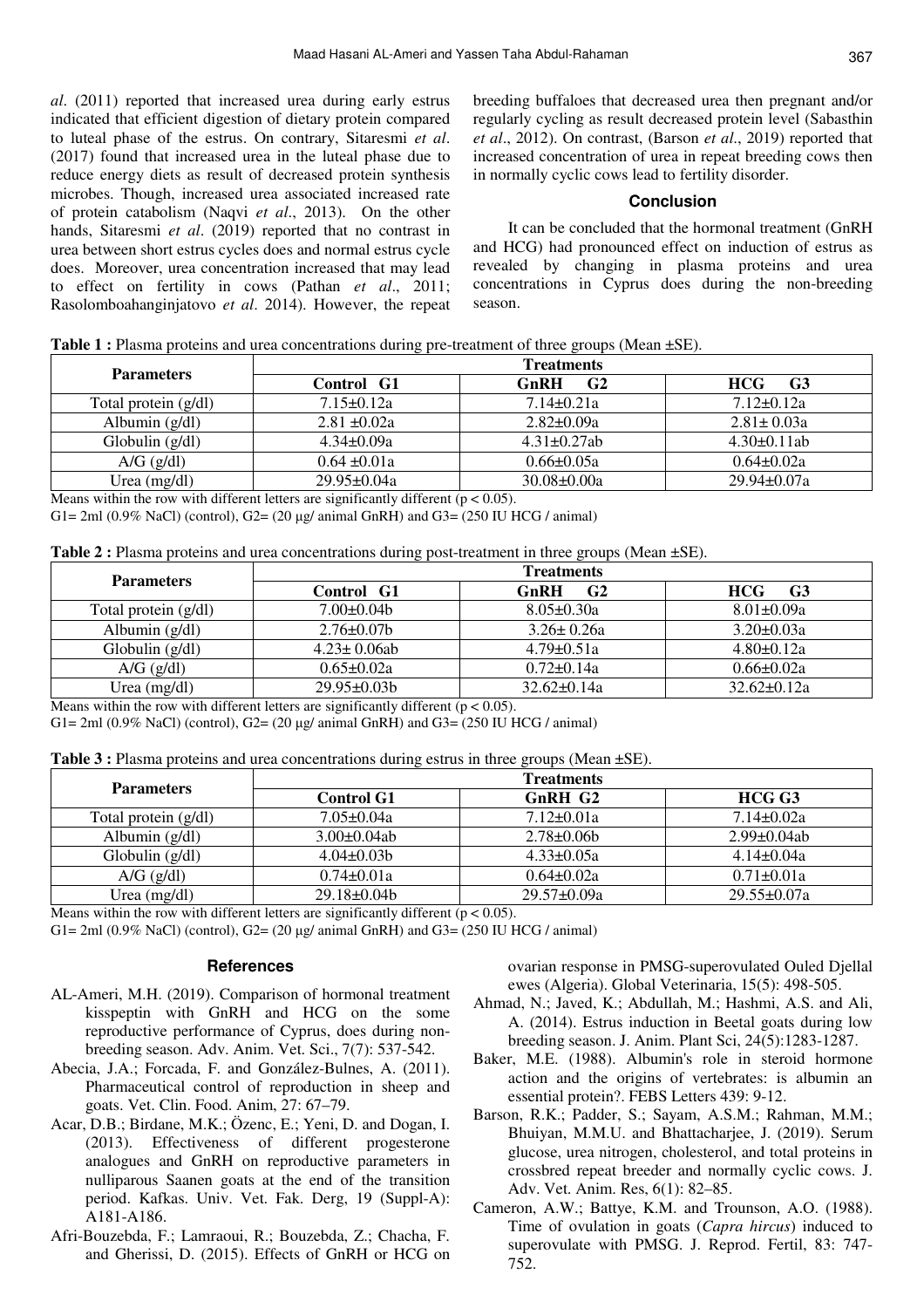- Carrillo, E.; Meza-Herrera, C.A.; Luna-Orozco, J.R.; Delgado-Gonzales, R.A.; Aleman, L.R.G.; Ángel-Garcia, O.; Véliz, F.G. and Contreras-Villarreal, V. (2019). Evaluation of out-of-season estrus induction protocols in progesterone-primed mix-breed dairy goats using eCG, GnRH and E2. Indian J. Anim. Res., 53(6): 711-715.
- Coleson, M.P.T.; Sanchez, N.S.; Ashley, A.K.; Ross, T.T. and Ashley, R.L. (2015). Human chorionic gonadotropin increases serum progesterone, number of corpora lutea and angiogenic factors in pregnant sheep. Reproduction, 150: 43–52.
- Delgadillo, J.A. (2011). Environmental and social cues can be used in combination to develop sustainable breeding techniques for goat reproduction in the subtropics. Animal, 5(1): 74–81.
- Devlin, T.M. (1997). Textbook of Biochemistry with Clinical Correlations. Fourth ed. Allegheny University of the Health Sciences, Philadelphia, Pennsylvania.
- Dias, L.M.K.; Sales, J.N.S.; Viau, P.; Barros, M.B.P.; Nicolau, S.S.; Simões, L.M.S.; Alves, N.G.; Alonso, M.A.; Valentim, R. and Oliveira, C.A. (2018). Although it induces synchronized ovulation, HCG reduces the fertility of Santa Ines ewes submitted to TAI. Arq. Bras. Med. Vet. Zootec, 70(1): 122-130.
- Fernandez, J.; Bruno- Galarraga, M.M.; Soto, A.T.; de la Sota, R.L.; Cueto, M.I.; Lacau, I.M. and Gibbons, A.E. (2018). Hormonal therapeutic strategy on the induction of accessory corpora lutea in relation to follicle size and on the increase of progesterone in sheep. Theriogenology, 105: 184-188.
- Fonseca, J.F.; Bruschi, J.H.; Zambrini, F.N.; Demczuk, E.; Viana, J.H.M. and Palho, M.P. (2005). Induction of synchronized estrus in dairy goats with different gonadotrophins. Anim. Reprod, 2(1): 50-53.
- Fonseca, J.F.; Souza, J.M.G.; Ribeiro, A.C.; Ribeiro, S.D.A.; Viana, J.H.M. and Facó, O. (2009). Estrus and fertility of anestrous Anglo-Nubian goats submitted to different synchronous protocols and given HCG five days after artificial insemination. Congr. Bras. Reprod. Anim, 18: 408.
- Gómez-Brunet, A.; Santiago-Moreno, J.; Toledano-Diaz, A. and López-Sebastián, A. (2012). Reproductive seasonality and its control in Spanish sheep and goats: A review. Tropical and Subtropical. Agro ecosystems, 15 (Suppl. 1): S47-S70.
- González-Álvarez, V.H.; Meza-Herrera, C.A.; Leyva, C.; Alvarado-Espino, A.S.; Guillén-Muñoz, Rodríguez-Martínez, R. and Véliz-Deras, F.G. (2016). Effectiveness of different HCG and GnRH based protocols in progesterone primed goats on estrus induction and reproductive outcomes in out off- season goats. J. Anim. Res, 6(2): 177-182.
- Hammond, G.L. (2016). Plasma steroid-binding proteins: primary gatekeepers of steroid hormone action. Journal of Endocrinology*,* 230: R13–R25.
- Hassanein, M.R.R.; Hussein, S.A. and EL-Nour, H.H. (1999). Some biochemical studies during estrous cycle and after synchronization in Barki ewes. The Egyptian Journal of Biochemistry, 17(2): 281-299.
- Imasuen, J.A. and Otoikhian, C.S.O. (2011). Assessment of serum biochemistry in West African Dwarf (WAD) does administered varying levels of medroxyl–

progesterone acetate (MPA), an estrus synchronizing drug. Afr. J. Biotechnol, 10(31): 5887-5892.

- Ishida, N.; Okada, M.; Sebata, K.; Minato, M. and Fukui, Y. (1999). Effects of GnRH and HCG treatments for enhancing corpus luteum function to increase lambing rate of ewes artificially inseminated during the nonbreeding season. J. Reprod. Dev, 45: 73-79.
- Ishwar, A.K. and Pandey, J.N. (1994). Blood metabolite changes in Black Bengal goats following estrus synchronization and superovulation. Small Ruminant Research, 13: 251-256.
- Juma, F.T. (2010). Effect of prostaglandin and PMSG on prolificacy and some serum biochemical changes of Hamdani ewes synchronized with intravaginal progestagen. Al-Anbar J. Vet. Sci., 3(2): 28-35.
- Kaya, S.; Kacar, C.; Kaya, D. and Aslan, S. (2013). The effectiveness of supplemental administration of progesterone with GnRH, HCG and PGF2α on the fertility of Tuj sheep during the non-breeding season. Small Ruminant Research, 113: 365–370.
- Kelidari, H.R.; Souri, M.; Shabankareh, H.K. and Hashemi, S.B. (2010). Repeated administration of HCG on follicular and luteal characteristics and serum progesterone concentrations in eCG-superovulated does. Small Ruminant Research, 90 : 95–100.
- Khazaal, K. (2009). Comparison of the performance of Shami (Damascus) and Saanen goats raised under similar environmental conditions in Lebanon. Options mediteraneennes, A, 85: 379-385.
- Knight, C.H.; Wilde, C.J.; McLeod, B.J. and Haresign, W. (1988). Exogenous GnRH induces ovulation in seasonally anoestrous lactating goats (*Capra hircus*). J. Repord. Fert, 83: 679-686.
- Lankford, L.M.; Yates, D.T.; Halalsheh, R.A.; Black, P.L.; Hallford, D.M. and Ross, T.T. (2010). Effects of human Chorionic Gonadotropin on serum progesterone concentrations, embryonic survival, and lambing rates in ewes. Proceedings, Western Section, American Society of Anim. Sci, 61: 153- 157.
- Mavrogenis, A.P.; Antoniades, N.Y. and Hooper, R.W. (2006). The Damascus (Shami) goat of Cyprus. AGRI,  $38.57 - 65$
- Medan, M.; Shalaby, A.H.; Sharawy, S.; Watanabe, G. and Taya, K. (2002). Induction of estrus during the nonbreeding season in Egyptian Baladi goat. J. Vet. Med. Sci, 64(1): 83-85.
- Mirzaei, A.; Rezaei, M. and Asadi, J. (2014). Reproductive performance after HCG or GnRH administration of long-term progestagen treatment of fat tailed ewes during seasonal anoestrus. J. Fac. Vet. Med. Istanbul. Univ, 40(2): 176-182.
- Moeini, M.M.; Alipour, F. and Sanjabi, M.R. (2013). Efficacy of CIDR or FGA sponges with HCG treatments on the conception rate and prolificacy in Lori ewes out of the breeding season. Iranian J. Appl. Anim. Sci, 3(3): 521-525.
- Naqvi, S.M.K.; Sejian, V. and Karim, S.A. (2013). Effect of feed flushing during summer season on growth, reproductive performance and blood metabolites in Malpura ewes under semiarid tropical environment. Trop Anim Health Prod, 45: 143–148.
- Pathan, M.M.; Das, H.; Khan, M.J.Z.; Siddiquee, G.M.; Latif, A. and Parsani, H.R. (2011). Comparative studies on haemto-biochemical profile of cyclic and non-cyclic